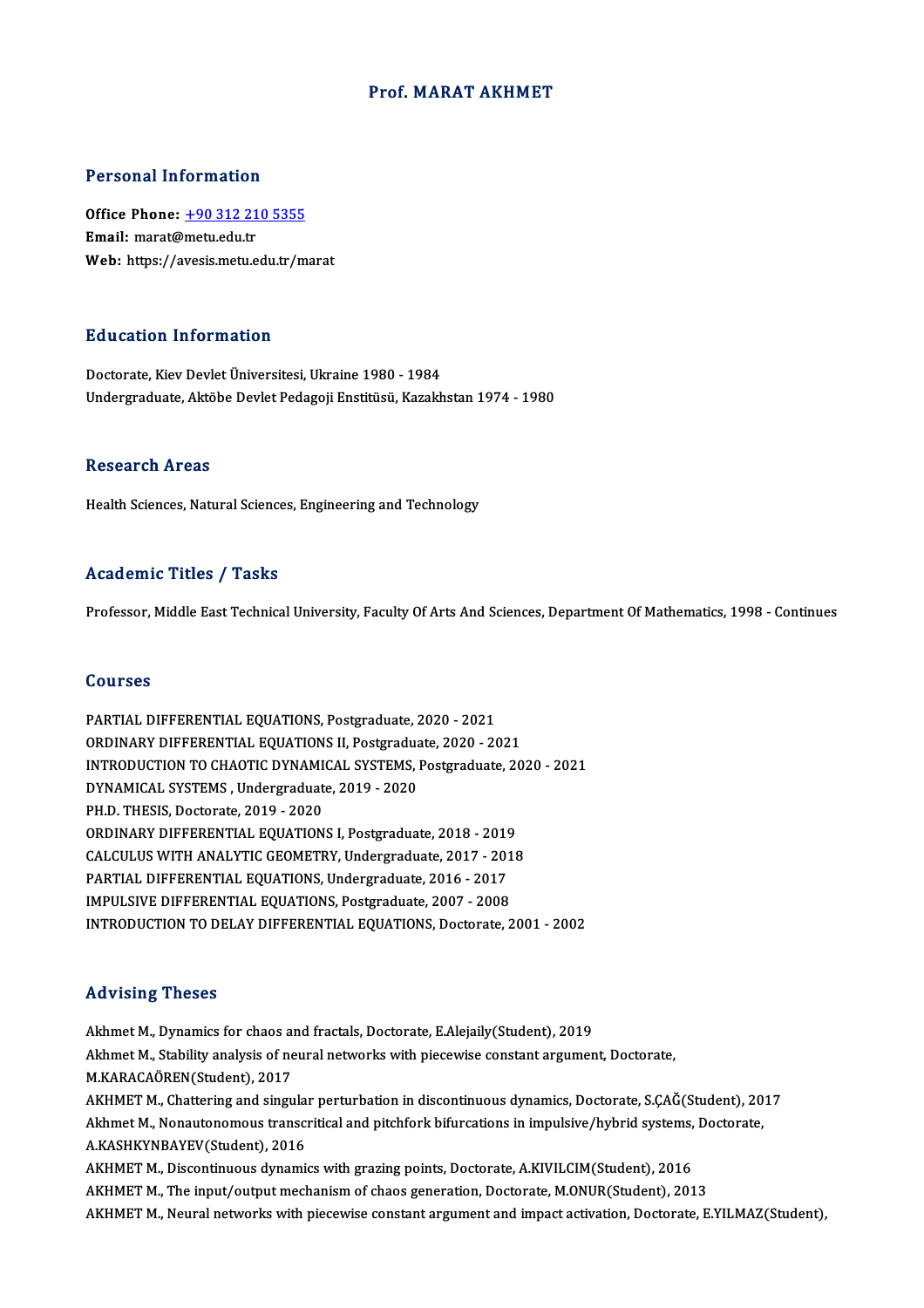2011

2011<br>AKHMET M., Periodic solutions and stability of differential equations with piecewise constant argument of generalized<br>time, Destanste G BÜVÜKADALI(Student), 2009 2011<br>AKHMET M., Periodic solutions and stability of di<br>type, Doctorate, C.BÜYÜKADALI(Student), 2009<br>AKHMET M. Differential squations with discenti AKHMET M., Periodic solutions and stability of differential equations with piecewise constant argument of generalized<br>type, Doctorate, C.BÜYÜKADALI(Student), 2009<br>AKHMET M., Differential equations with discontinuities and

type, Doctorate, C.BÜYÜKADALI(Student), 2009<br>AKHMET M., Differential equations with disconti<br>2009 AKHMET M., Differential equations with discontinuities and population dynamics, Doctorate, D.ARUĞ.<br>2009<br>AKHMET M., New classes of differential equations and bifurcation of discontinuous cycles, Doctorate,<br>M.TUPAN(Student),

2009<br>AKHMET M., New classes c<br>M.TURAN(Student), 2009<br>AKHMET M. Modelling fun

AKHMET M., New classes of differential equations and bifurcation of discontinuous cycles, Doctorate,<br>M.TURAN(Student), 2009<br>AKHMET M., Modelling functional dynamical systems by piecewise linear systems with delay, Postgrad M.TURAN(Student), 2009<br>AKHMET M., Modelling functional dynamical systems by piecewise linear systems with delay, Postgraduate,<br>M.KAHRAMAN(Student), 2007 AKHMET M., Modelling functional dynamical systems by piecewise linear systems with delay, Postgraduate,<br>M.KAHRAMAN(Student), 2007<br>AKHMET M., Extension of the logistic equation with piecewise constant arguments and populati

M.KAHRAMAN(Student), 2007<br>AKHMET M., Extension of the logistic equation<br>Postgraduate, D.ALTINTAN(Student), 2006<br>AKHMET M., Periodic solutions and stability AKHMET M., Extension of the logistic equation with piecewise constant arguments and population dyna<br>Postgraduate, D.ALTINTAN(Student), 2006<br>AKHMET M., Periodic solutions and stability of linear impulsive delay differential

Postgraduate, D.ALTINTAN(Student), 2006<br>AKHMET M., Periodic solutions and stability of linear impulsive delay differential equations, Doctorate,<br>J.ALZABUT(Student), 2004 AKHMET M., Periodic solutions and stability of linear impulsive delay differential equations, Doctorate<br>J.ALZABUT(Student), 2004<br>AKHMET M., On principles of B-smooth discontinuous flows, Postgraduate, E.ÇİĞDEM(Student), 20

J.ALZABUT(Student), 2004<br>AKHMET M., On principles of B-smooth discontinuous flows, Postgraduate, E.ÇİĞDEM(Student), 2004<br>AKHMET M., Pseudo almost periodic solutions of linear difference systems, Postgraduate, A.ÇAKMAK(Stud

AKHMET M., On principles of B-smooth discontinuous flows, Postgraduate, E.ÇİĞDEM(Student), 2004<br>AKHMET M., Pseudo almost periodic solutions of linear difference systems, Postgraduate, A.ÇAKMAK(Stude<br>AKHMET M., Boundary val AKHMET M., Pseudo alm<br>AKHMET M., Boundary v<br>Ö.UĞUR(Student), 2003<br>ZAEED A. A*V*HMET M. S AKHMET M., Boundary value problems for higher order linear impulsive differential equations, Doctorate,<br>Ö.UĞUR(Student), 2003<br>ZAFER A., AKHMET M., Stability of the zero solution of impulsive differential equations by Lyapu

Ö.UĞUR(Student), 2003<br>ZAFER A., AKHMET M., Stability of the :<br>Postgraduate, T.Yolcu(Student), 2002<br>AKHMET M. Integral manifolds of imn

Postgraduate, T.Yolcu(Student), 2002<br>AKHMET M., Integral manifolds of impulsive systems, Postgraduate, D.ÇELİK(Student), 2002

# ARHMET M., Integral manholds of impulsive systems, Postgraduate, D.ÇELIK(Student), 2002<br>Articles Published in Journals That Entered SCI, SSCI and AHCI Indexes

| Articles Published in Journals That Entered SCI, SSCI and AHCI Indexes |                                                                                          |  |  |
|------------------------------------------------------------------------|------------------------------------------------------------------------------------------|--|--|
|                                                                        | I Unpredictability in Markov chains                                                      |  |  |
|                                                                        | AKHMET M                                                                                 |  |  |
|                                                                        | CARPATHIAN JOURNAL OF MATHEMATICS, vol.38, no.1, pp.13-19, 2022 (Journal Indexed in SCI) |  |  |
| П.                                                                     | Modulo Periodic Poisson Stable Solutions of Quasilinear Differential Equations           |  |  |
|                                                                        | AVUMET M Tlaubergeneve M 7bemanship A                                                    |  |  |

- CARPATHIAN JOURNAL OF MATHEMATICS, vol<br>Modulo Periodic Poisson Stable Solutions<br>AKHMET M., Tleubergenova M., Zhamanshin A. Modulo Periodic Poisson Stable Solutions of Qua<br>AKHMET M., Tleubergenova M., Zhamanshin A.<br>ENTROPY, vol.23, no.11, 2021 (Journal Indexed in SCI)<br>Unnredistable Oscillations for Honfield Type Nev
- AKHMET M., Tleubergenova M., Zhamanshin A.<br>ENTROPY, vol.23, no.11, 2021 (Journal Indexed in SCI)<br>III. Unpredictable Oscillations for Hopfield-Type Neural Networks with Delayed and Advanced<br>Arguments ENTROPY, vo<br>Unpredictal<br>Arguments<br>AVUMET M Unpredictable Oscillations for Hopfield-Type Neural Networl<br>Arguments<br>AKHMET M., ARUĞASLAN ÇİNÇİN D., Tleubergenova M., Nugayeva Z.<br>MATHEMATICS .val.9, ne 5, 2021 (Jaunnal Indeved in SCI)

Arguments<br>AKHMET M., ARUĞASLAN ÇİNÇİN D., Tleubergenova M., Nugayeva Z.<br>MATHEMATICS, vol.9, no.5, 2021 (Journal Indexed in SCI) AKHMET M., ARUĞASLAN ÇİNÇİN D., Tleubergenova M., Nugayeva Z.<br>MATHEMATICS, vol.9, no.5, 2021 (Journal Indexed in SCI)<br>IV. Strongly Unpredictable Oscillations of Hopfield-Type Neural Networks

- AKHMET M., Tleubergenova M., Nugayeva Z. Strongly Unpredictable Oscillations of Hopfield-Type Neural<br>AKHMET M., Tleubergenova M., Nugayeva Z.<br>MATHEMATICS, vol.8, no.10, pp.1-14, 2020 (Journal Indexed in SCI)<br>Shunting inhibitory collular noural networks with stron MATHEMATICS, vol.8, no.10, pp.1-14, 2020 (Journal Indexed in SCI)
- V. Shunting inhibitory cellular neural networks with strongly unpredictable oscillations<br>AKHMET M., Seilova R., Tleubergenova M., Zhamanshin A. Shunting inhibitory cellular neural networks with strongly unpredictable oscillations<br>AKHMET M., Seilova R., Tleubergenova M., Zhamanshin A.<br>COMMUNICATIONS IN NONLINEAR SCIENCE AND NUMERICAL SIMULATION, vol.89, 2020 (Journ
- VI. Unpredictable Solutions of Linear Impulsive Systems<br>AKHMET M., Tleubergenova M., Fen M. O., Nugayeva Z. COMMUNICATIONS IN NONLINEAR SCIENCE AND NUM<br>Unpredictable Solutions of Linear Impulsive Syst<br>AKHMET M., Tleubergenova M., Fen M. O. , Nugayeva Z.<br>MATHEMATICS .vol.2, no.10, nn.1, 1, 6, 2020 (Journal Ing MATHEMATICS, vol.8, no.10, pp.1-16, 2020 (Journal Indexed in SCI)
- VII. Inertial Neural Networks with Unpredictable Oscillations AKHMET M., Tleubergenova M., Zhamanshin A. MATHEMATICS, vol.8, no.10, pp.1-11, 2020 (Journal Indexed in SCI) AKHMET M., Tleubergenova M., Zhamanshin A.<br>MATHEMATICS, vol.8, no.10, pp.1-11, 2020 (Journal Indexed in SCI)<br>VIII. Quasilinear differential equations with strongly unpredictable solutions<br>AKHMET M. Tleubergeneur M. Zhamans
- MATHEMATICS, vol.8, no.10, pp.1-11, 2020 (Jou<br>Quasilinear differential equations with st<br>AKHMET M., Tleubergenova M., Zhamanshin A.<br>CARRATHIAN JOURNAL OF MATHEMATICS vol Quasilinear differential equations with strongly unpredictable solutions<br>AKHMET M., Tleubergenova M., Zhamanshin A.<br>CARPATHIAN JOURNAL OF MATHEMATICS, vol.36, no.3, pp.341-349, 2020 (Journal Indexed in SCI)<br>Concration of f AKHMET M., Tleubergenova M., Zhamanshin A.<br>CARPATHIAN JOURNAL OF MATHEMATICS, vol.36, no.3,<br>IX. Generation of fractals as Duffing equation orbits
- CARPATHIAN JOURNAL OF MATHEN<br>Generation of fractals as Duffin<sub>i</sub><br>AKHMET M., Fen M. O. , Alejaily E. M.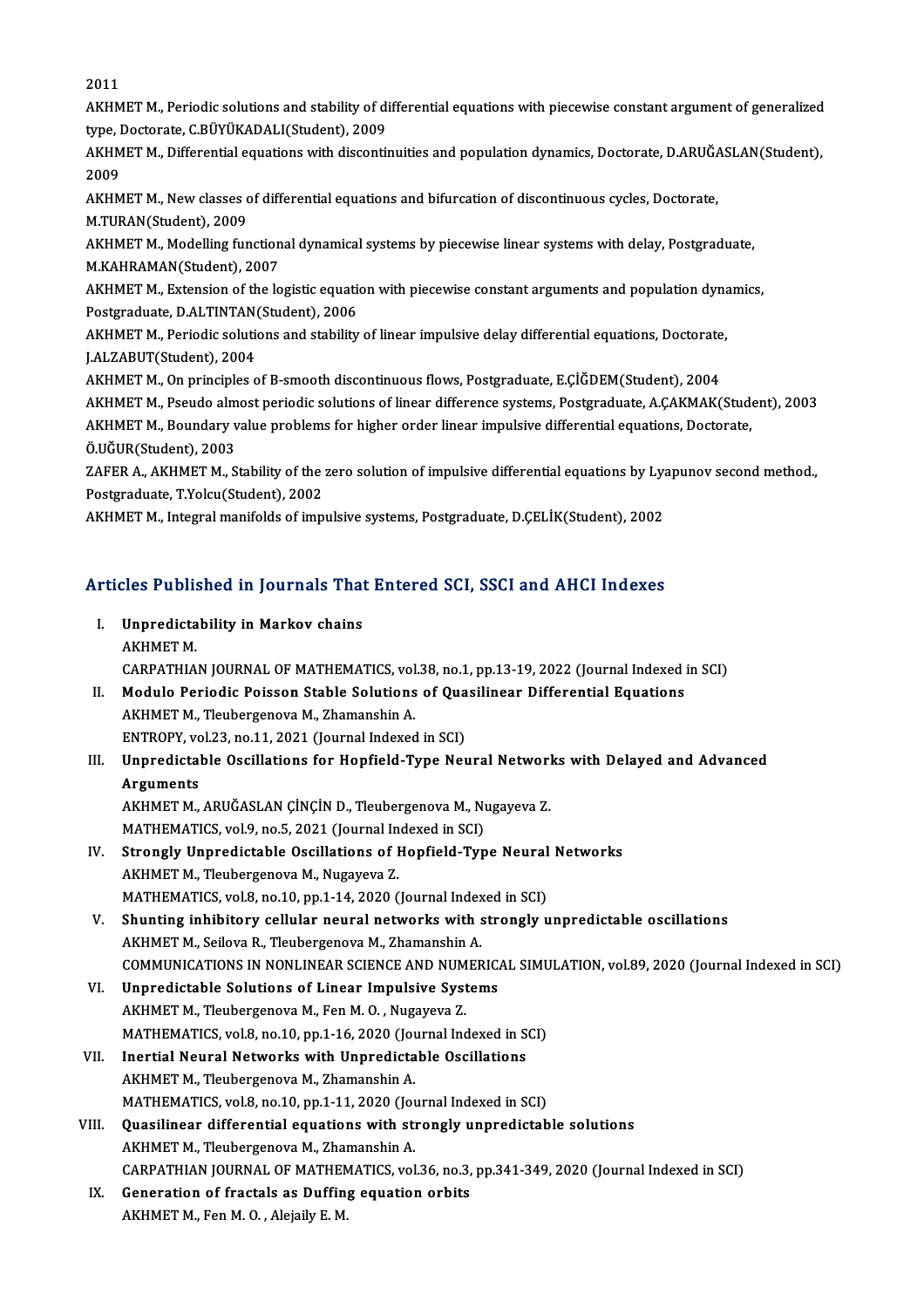- CHAOS, vol.29, no.5, 2019 (Journal Indexed in SCI)<br>Non-autonomous coustions with unnuclistab X. Non-autonomous equations with unpredictable solutions CHAOS, vol.29, no.5, 20<br>Non-autonomous ec<br>AKHMET M., Fen M. O.<br>COMMUNICATIONS IN Non-autonomous equations with unpredictable solutions<br>AKHMET M., Fen M. O.<br>COMMUNICATIONS IN NONLINEAR SCIENCE AND NUMERICAL SIMULATION, vol.59, pp.657-670, 2018 (Journal<br>Indeved in SCD AKHMET M., Fer<br>COMMUNICATIO<br>Indexed in SCI)<br>A Honfield new COMMUNICATIONS IN NONLINEAR SCIENCE AND NUMERICAL SIMULATITUDE Indexed in SCI.<br>XI. A Hopfield neural network with multi-compartmental activation Indexed in SCI)<br>A Hopfield neural netwo<br>AKHMET M., Karacaoren M.<br>NEUPAL COMPUTING & API AKHMET M., Karacaoren M.<br>NEURAL COMPUTING & APPLICATIONS, vol.29, no.10, pp.815-822, 2018 (Journal Indexed in SCI) XII. Perturbed Li-Yorke homoclinic chaos NEURAL COMPUTING & APPLICATIONS, vol.29, no.1<br>Perturbed Li-Yorke homoclinic chaos<br>AKHMET M., Feckan M., Fen M. O. , Kashkynbayev A.<br>ELECTPONIC JOUPNAL OF QUALITATIVE TUEOPV O ELECTRONIC JOURNAL OF QUALITATIVE THEORY OF DIFFERENTIAL EQUATIONS, no.75, pp.1-18, 2018 (Journal Indexed in SCI) AKHMET M., Fee<br>ELECTRONIC JO<br>Indexed in SCI)<br>Chattoring as XIII. Chattering as a singular problem AKHMET M., Cag S. Chattering as a singular problem<br>AKHMET M., Cag S.<br>NONLINEAR DYNAMICS, vol.90, no.4, pp.2797-2812, 2017 (Journal Indexed in SCI)<br>Periodis motions senerated from non-autonemeus sperins dunemiss XIV. Periodic motions generated from non-autonomous grazing dynamics<br>AKHMET M., Kivilcim A. NONLINEAR DYNAMICS<br>Periodic motions gen<br>AKHMET M., Kivilcim A.<br>COMMUNICATIONS IN N Periodic motions generated from non-autonomous grazing dynamics<br>AKHMET M., Kivilcim A.<br>COMMUNICATIONS IN NONLINEAR SCIENCE AND NUMERICAL SIMULATION, vol.49, pp.48-62, 2017 (Journal<br>Indeved in SCD AKHMET M., Kiv<br>COMMUNICATIO<br>Indexed in SCI)<br>Poinsone shao COMMUNICATIONS IN NONLINEAR SCIENCE AND<br>Indexed in SCI)<br>XV. Poincare chaos and unpredictable functions<br>AVUMET M. For M. O. Indexed in SCI)<br>Poincare chaos and<br>AKHMET M., Fen M. O.<br>COMMUNICATIONS IN Poincare chaos and unpredictable functions<br>AKHMET M., Fen M. O.<br>COMMUNICATIONS IN NONLINEAR SCIENCE AND NUMERICAL SIMULATION, vol.48, pp.85-94, 2017 (Journal<br>Indexed in SCD. AKHMET M., Fer<br>COMMUNICATIO<br>Indexed in SCI)<br>VERTICAL ANI COMMUNICATIONS IN NONLINEAR SCIENCE<br>Indexed in SCI)<br>XVI. VERTICAL AND HORIZONTAL GRAZING Indexed in SCI)<br>**VERTICAL AND HORI<br>AKHMET M., Kivilcim A.**<br>DYNAMIC SYSTEMS AN AKHMET M., Kivilcim A.<br>DYNAMIC SYSTEMS AND APPLICATIONS, vol.26, no.1, pp.131-145, 2017 (Journal Indexed in SCI)
- AKHMET M., Kivilcim A.<br>DYNAMIC SYSTEMS AND APPLICATIONS, vol.<br>XVII. Non-autonomous grazing phenomenon DYNAMIC SYSTEMS AN<br>Non-autonomous gra<br>AKHMET M., Kivilcim A.<br>NONI INEAP DYNAMICS Non-autonomous grazing phenomenon<br>AKHMET M., Kivilcim A.<br>NONLINEAR DYNAMICS, vol.87, no.3, pp.1973-1984, 2017 (Journal Indexed in SCI)<br>Evistance of unnredistable selutions and shaos.

# AKHMET M., Kivilcim A.<br>NONLINEAR DYNAMICS, vol.87, no.3, pp.1973-1984, 2<br>XVIII. Existence of unpredictable solutions and chaos<br>AKHMET M., Fen M. O.

NONLINEAR DYNAMIC<br>Existence of unpred<br>AKHMET M., Fen M. O.<br>TURVISH JOURNAL OF

Existence of unpredictable solutions and chaos<br>AKHMET M., Fen M. O.<br>TURKISH JOURNAL OF MATHEMATICS, vol.41, no.2, pp.254-266, 2017 (Journal Indexed in SCI)<br>Stability in non-autonomous noviadis systems with spasing stationa

## AKHMET M., Fen M. O.<br>TURKISH JOURNAL OF MATHEMATICS, vol.41, no.2, pp.254-266, 2017 (Journal Indexed in<br>XIX. Stability in non-autonomous periodic systems with grazing stationary impacts<br>AVUMET M. Vivilsim A TURKISH JOURNAL OF I<br>Stability in non-autor<br>AKHMET M., Kivilcim A.<br>CARRATHIAN JOURNAL Stability in non-autonomous periodic systems with grazing stationary impacts<br>AKHMET M., Kivilcim A.<br>CARPATHIAN JOURNAL OF MATHEMATICS, vol.33, no.1, pp.1-8, 2017 (Journal Indexed in SCI)<br>Persistance of Li Yorke shaos in sy

## AKHMET M., Kivilcim A.<br>CARPATHIAN JOURNAL OF MATHEMATICS, vol.33, no.1, pp<br>XX. Persistence of Li-Yorke chaos in systems with relay<br>AKHMET M., Fen M. O., Kashkynbayev A. CARPATHIAN JOURNAL OF MATHEMATION<br>Persistence of Li-Yorke chaos in sys<br>AKHMET M., Fen M. O. , Kashkynbayev A.<br>ELECTPONIC JOUPNAL OF OUALITATIVE

Persistence of Li-Yorke chaos in systems with relay<br>AKHMET M., Fen M. O. , Kashkynbayev A.<br>ELECTRONIC JOURNAL OF QUALITATIVE THEORY OF DIFFERENTIAL EQUATIONS, no.72, pp.1-18, 2017 (Journal<br>Indoved in SCD. AKHMET M., Fer<br>ELECTRONIC JO<br>Indexed in SCI)<br>Almost noried ELECTRONIC JOURNAL OF QUALITATIVE THEORY OF DIFFERENTIAL EQUATIONS, no.72, pp.1-18, 2017 (Jo<br>Indexed in SCI)<br>XXI. Almost periodic solutions of retarded SICNNs with functional response on piecewise constant<br>argument

## Indexed in<br>Almost pe<br>argument<br>ALLIMET M Almost periodic solutions of r<br>argument<br>AKHMET M., Fen M. O. , Kirane M.<br>NEUPAL COMBUTING & APPLICA. argument<br>AKHMET M., Fen M. O. , Kirane M.<br>NEURAL COMPUTING & APPLICATIONS, vol.27, no.8, pp.2483-2495, 2016 (Journal Indexed in SCI)

## AKHMET M., Fen M. O., Kirane M.<br>NEURAL COMPUTING & APPLICATIC<br>XXII. Unpredictable points and chaos<br>AKHMET M., Fen M. O. NEURAL COMPUTING<br>Unpredictable point<br>AKHMET M., Fen M. O.<br>COMMUNICATIONS IN

Unpredictable points and chaos<br>AKHMET M., Fen M. O.<br>COMMUNICATIONS IN NONLINEAR SCIENCE AND NUMERICAL SIMULATION, vol.40, pp.1-5, 2016 (Journal Indexed<br>in SCD AKHME<br>COMMI<br>in SCI)<br>Discon COMMUNICATIONS IN NONLINEAR SCIENCE AND 1<br>in SCI)<br>XXIII. Discontinuous dynamics with grazing points

## in SCI)<br>Discontinuous dynan<br>AKHMET M., Kivilcim A.<br>COMMUNICATIONS IN N Discontinuous dynamics with grazing points<br>AKHMET M., Kivilcim A.<br>COMMUNICATIONS IN NONLINEAR SCIENCE AND NUMERICAL SIMULATION, vol.38, pp.218-242, 2016 (Journal AKHMET M., Ki<br>COMMUNICATI<br>Indexed in SCI)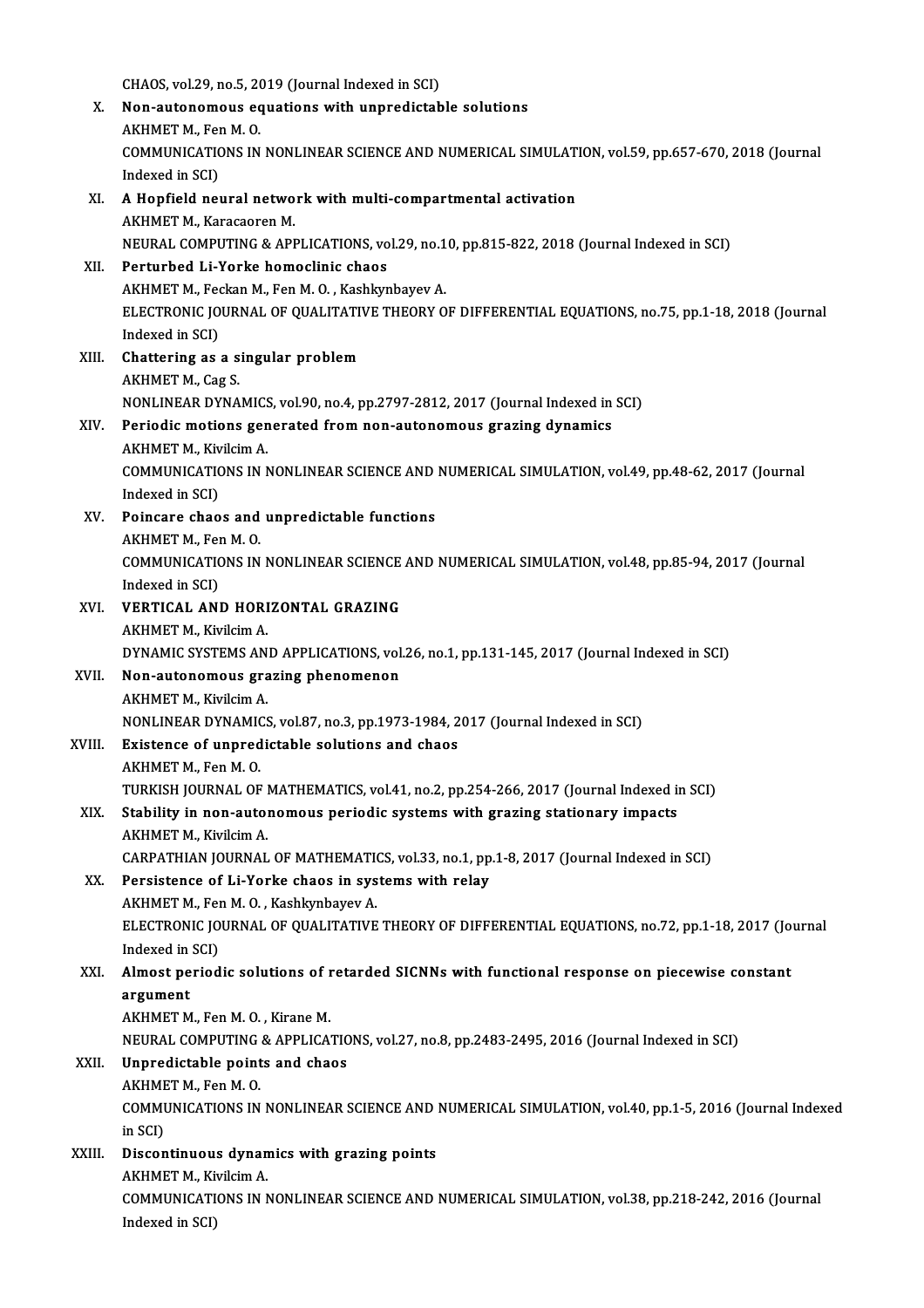| XXIV.         | <b>IMPULSIVE SICNNS WITH CHAOTIC POSTSYNAPTIC CURRENTS</b>                                                              |
|---------------|-------------------------------------------------------------------------------------------------------------------------|
|               | Fen M.O., AKHMET M.                                                                                                     |
|               | DISCRETE AND CONTINUOUS DYNAMICAL SYSTEMS-SERIES B, vol.21, no.4, pp.1119-1148, 2016 (Journal Indexed                   |
|               | in SCI)                                                                                                                 |
| XXV.          | Li-Yorke chaos generation by SICNNs with chaotic/almost periodic postsynaptic currents                                  |
|               | AKHMET M., Fen M. O., Kivilcim A.                                                                                       |
|               | NEUROCOMPUTING, vol.173, pp.580-594, 2016 (Journal Indexed in SCI)                                                      |
| XXVI.         | <b>ANALYSIS OF IMPACT CHATTERING</b>                                                                                    |
|               | AKHMET M, Cag S                                                                                                         |
|               | MISKOLC MATHEMATICAL NOTES, vol.17, no.2, pp.707-721, 2016 (Journal Indexed in SCI)                                     |
| XXVII.        | Finite-time nonautonomous bifurcation in impulsive systems                                                              |
|               | AKHMET M., Kashkynbayev A.                                                                                              |
|               | ELECTRONIC JOURNAL OF QUALITATIVE THEORY OF DIFFERENTIAL EQUATIONS, 2016 (Journal Indexed in SCI)                       |
| XXVIII.       | Li-Yorke Chaos in Hybrid Systems on a Time Scale                                                                        |
|               | AKHMET M., Fen M.O.                                                                                                     |
|               | INTERNATIONAL JOURNAL OF BIFURCATION AND CHAOS, vol.25, no.14, 2015 (Journal Indexed in SCI)                            |
| XXIX.         | <b>Extension of Lorenz Unpredictability</b>                                                                             |
|               | AKHMET M., Fen M.O.                                                                                                     |
|               | INTERNATIONAL JOURNAL OF BIFURCATION AND CHAOS, vol.25, no.10, 2015 (Journal Indexed in SCI)                            |
| XXX.          | Attraction of Li-Yorke chaos by retarded SICNNs                                                                         |
|               | AKHMET M., Fen M.O.                                                                                                     |
| XXXI.         | NEUROCOMPUTING, vol.147, pp.330-342, 2015 (Journal Indexed in SCI)                                                      |
|               | Generation of cyclic/toroidal chaos by Hopfield neural networks<br>AKHMET M., Fen M.O.                                  |
|               | NEUROCOMPUTING, vol.145, pp.230-239, 2014 (Journal Indexed in SCI)                                                      |
| XXXII.        | Extension of spatiotemporal chaos in glow discharge-semiconductor systems                                               |
|               | AKHMET M., RAFATOV İ., FEN M. O.                                                                                        |
|               | CHAOS, vol.24, no.4, 2014 (Journal Indexed in SCI)                                                                      |
| XXXIII.       | Chaos in economic models with exogenous shocks                                                                          |
|               | AKHMET M., Akhmetova Z., Fen M.O.                                                                                       |
|               | JOURNAL OF ECONOMIC BEHAVIOR & ORGANIZATION, vol.106, pp.95-108, 2014 (Journal Indexed in SSCI)                         |
| XXXIV.        | Chaotification of Impulsive Systems by Perturbations                                                                    |
|               | AKHMET M., Fen M.O.                                                                                                     |
|               | INTERNATIONAL JOURNAL OF BIFURCATION AND CHAOS, vol.24, no.6, 2014 (Journal Indexed in SCI)                             |
| XXXV.         | <b>Entrainment by Chaos</b>                                                                                             |
|               | AKHMET M., Fen M.O.                                                                                                     |
|               | JOURNAL OF NONLINEAR SCIENCE, vol.24, no.3, pp.411-439, 2014 (Journal Indexed in SCI)                                   |
| XXXVI.        | QUASILINEAR RETARDED DIFFERENTIAL EQUATIONS WITH FUNCTIONAL DEPENDENCE ON                                               |
|               | PIECEWISE CONSTANT ARGUMENT                                                                                             |
|               | <b>AKHMET M.</b>                                                                                                        |
|               | COMMUNICATIONS ON PURE AND APPLIED ANALYSIS, vol.13, no.2, pp.929-947, 2014 (Journal Indexed in SCI)                    |
| <b>XXXVII</b> | Bifurcation of discontinuous limit cycles of the Van der Pol equation                                                   |
|               | AKHMET M., TURAN M.                                                                                                     |
| XXXVIII.      | MATHEMATICS AND COMPUTERS IN SIMULATION, vol.95, pp.39-54, 2014 (Journal Indexed in SCI)<br><b>Replication of chaos</b> |
|               | AKHMET M., Fen M.O.                                                                                                     |
|               | COMMUNICATIONS IN NONLINEAR SCIENCE AND NUMERICAL SIMULATION, vol.18, no.10, pp.2626-2666, 2013                         |
|               | (Journal Indexed in SCI)                                                                                                |
| <b>XXXIX</b>  | Shunting inhibitory cellular neural networks with chaotic external inputs                                               |
|               | AKHMET M., Fen M.O.                                                                                                     |
|               | CHAOS, vol.23, no.2, 2013 (Journal Indexed in SCI)                                                                      |
|               |                                                                                                                         |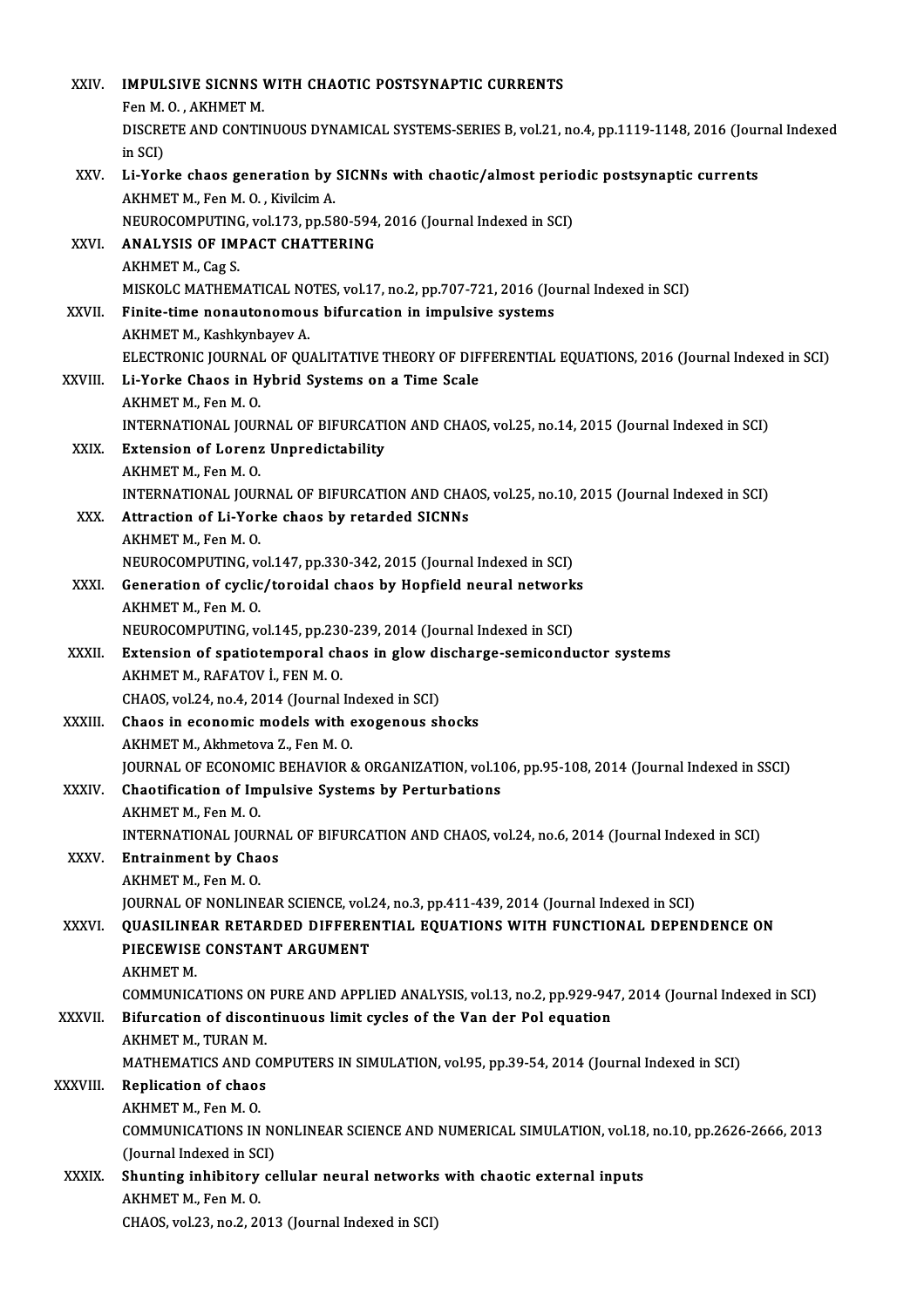| XL.     | NON-AUTONOMOUS BIFURCATION IN IMPULSIVE SYSTEMS                                                                                                     |
|---------|-----------------------------------------------------------------------------------------------------------------------------------------------------|
|         | AKHMET M., Kashkynbayev A.                                                                                                                          |
|         | ELECTRONIC JOURNAL OF QUALITATIVE THEORY OF DIFFERENTIAL EQUATIONS, no.74, pp.1-23, 2013 (Journal                                                   |
|         | Indexed in SCI)                                                                                                                                     |
| XLI.    | NONAUTONOMOUS TRANSCRITICAL AND PITCHFORK BIFURCATIONS IN IMPULSIVE SYSTEMS                                                                         |
|         | AKHMET M., Kashkynbayev A.                                                                                                                          |
|         | MISKOLC MATHEMATICAL NOTES, vol.14, no.3, pp.737-748, 2013 (Journal Indexed in SCI)                                                                 |
| XLII.   | Global exponential stability of neural networks with non-smooth and impact activations                                                              |
|         | AKHMET M., YILMAZ E.                                                                                                                                |
|         | NEURAL NETWORKS, vol.34, pp.18-27, 2012 (Journal Indexed in SCI)                                                                                    |
| XLIII.  | Chaotic period-doubling and OGY control for the forced Duffing equation                                                                             |
|         | AKHMET M., Fen M.O.                                                                                                                                 |
|         | COMMUNICATIONS IN NONLINEAR SCIENCE AND NUMERICAL SIMULATION, vol.17, no.4, pp.1929-1946, 2012                                                      |
|         | (Journal Indexed in SCI)                                                                                                                            |
| XLIV.   | Self-synchronization of the integrate-and-fire pacemaker model with continuous couplings<br>АКНМЕТ М.                                               |
|         | NONLINEAR ANALYSIS-HYBRID SYSTEMS, vol.6, no.1, pp.730-740, 2012 (Journal Indexed in SCI)                                                           |
| XLV.    | Method of Lyapunov functions for differential equations with piecewise constant delay                                                               |
|         | AKHMET M., ARUĞASLAN ÇİNÇİN D., YILMAZ E.                                                                                                           |
|         | JOURNAL OF COMPUTATIONAL AND APPLIED MATHEMATICS, vol.235, no.16, pp.4554-4560, 2011 (Journal                                                       |
|         | Indexed in SCI)                                                                                                                                     |
| XLVI.   | Stability analysis of recurrent neural networks with piecewise constant argument of generalized                                                     |
|         | type                                                                                                                                                |
|         | AKHMET M., ARUĞASLAN ÇİNÇİN D., YILMAZ E.                                                                                                           |
|         | NEURAL NETWORKS, vol.23, no.7, pp.805-811, 2010 (Journal Indexed in SCI)                                                                            |
| XLVII.  | Impulsive Hopfield-type neural network system with piecewise constant argument<br>AKHMET M, YILMAZ E                                                |
|         | NONLINEAR ANALYSIS-REAL WORLD APPLICATIONS, vol.11, no.4, pp.2584-2593, 2010 (Journal Indexed in SCI)                                               |
| XLVIII. | Differential equations with state-dependent piecewise constant argument                                                                             |
|         | AKHMET M., Buyukadali C.                                                                                                                            |
|         | NONLINEAR ANALYSIS-THEORY METHODS & APPLICATIONS, vol.72, no.11, pp.4200-4210, 2010 (Journal Indexed                                                |
|         | in SCI)                                                                                                                                             |
| XLIX.   | A prototype compartmental model of blood pressure distribution<br>AKHMET M., Bekmukhambetova G. A.                                                  |
|         | NONLINEAR ANALYSIS-REAL WORLD APPLICATIONS, vol.11, no.3, pp.1249-1257, 2010 (Journal Indexed in SCI)                                               |
| L.      | Homoclinical structure of the chaotic attractor                                                                                                     |
|         | <b>AKHMET M.</b>                                                                                                                                    |
|         | COMMUNICATIONS IN NONLINEAR SCIENCE AND NUMERICAL SIMULATION, vol.15, no.4, pp.819-822, 2010                                                        |
|         | (Journal Indexed in SCI)                                                                                                                            |
| LI.     | Stability in cellular neural networks with a piecewise constant argument                                                                            |
|         | AKHMET M., ARUĞASLAN ÇİNÇİN D., YILMAZ E.                                                                                                           |
|         | JOURNAL OF COMPUTATIONAL AND APPLIED MATHEMATICS, vol.233, no.9, pp.2365-2373, 2010 (Journal Indexed                                                |
|         | in SCI)                                                                                                                                             |
| LII.    | Bifurcation of three-dimensional discontinuous cycles                                                                                               |
|         | AKHMET M, TURAN M.                                                                                                                                  |
|         | NONLINEAR ANALYSIS-THEORY METHODS & APPLICATIONS, vol.71, no.12, 2009 (Journal Indexed in SCI)                                                      |
| LIII.   | Bifurcation of a non-smooth planar limit cycle from a vertex                                                                                        |
|         | AKHMET M., Arugaslan D.                                                                                                                             |
| LIV.    | NONLINEAR ANALYSIS-THEORY METHODS & APPLICATIONS, vol.71, no.12, 2009 (Journal Indexed in SCI)<br>The complex dynamics of the cardiovascular system |
|         | <b>AKHMET M.</b>                                                                                                                                    |
|         |                                                                                                                                                     |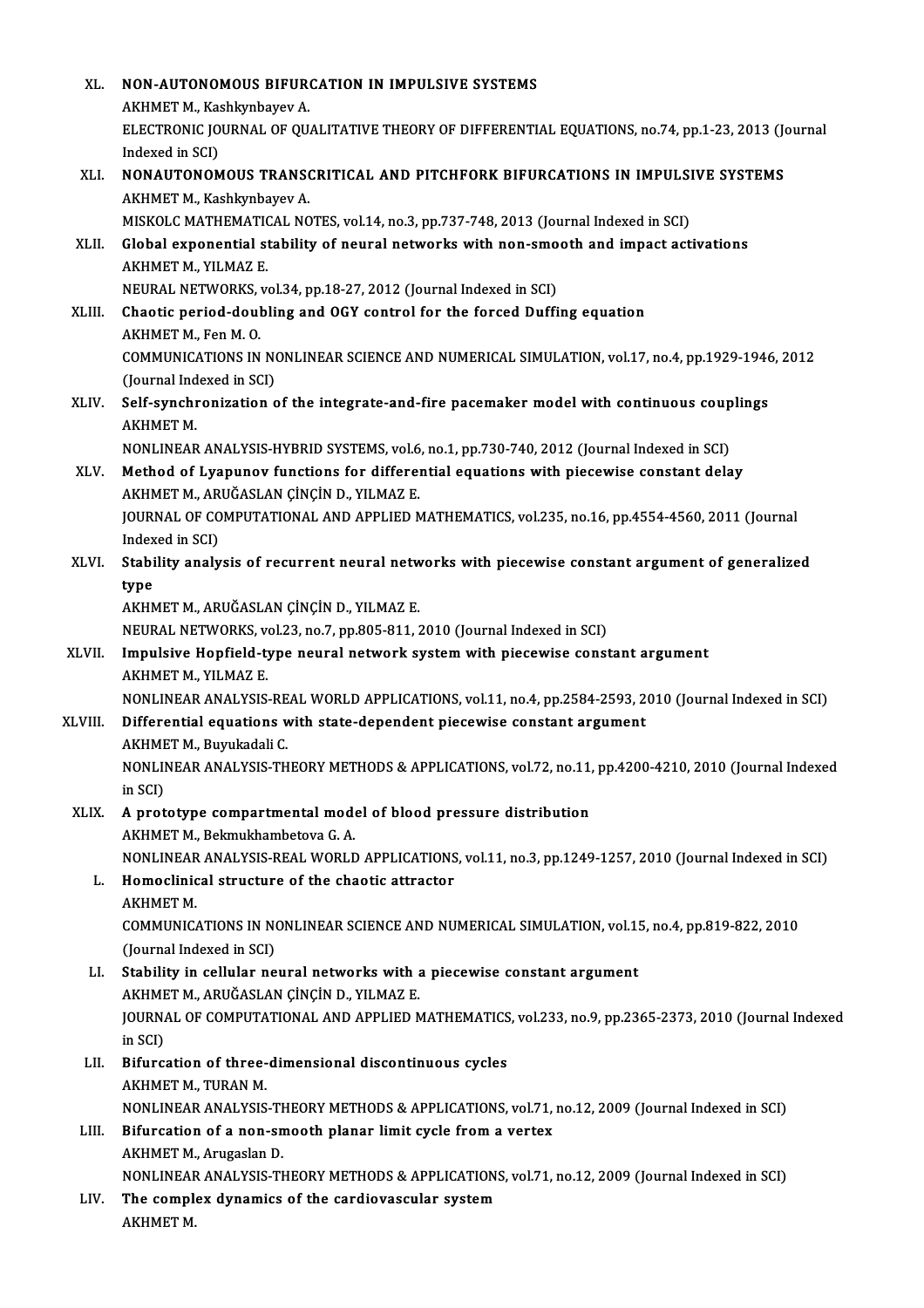NONLINEAR ANALYSIS-THEORY METHODS & APPLICATIONS, vol.71, no.12, 2009 (Journal Indexed in SCI)<br>SHADOWING AND DYNAMICAL SYNTHESIS

# NONLINEAR ANALYSIS-THEORY METHODS & AP<br>LV. SHADOWING AND DYNAMICAL SYNTHESIS NONLINEAR<br>SHADOWIN<br>AKHMET M.<br>INTERNATIC

SHADOWING AND DYNAMICAL SYNTHESIS<br>AKHMET M.<br>INTERNATIONAL JOURNAL OF BIFURCATION AND CHAOS, vol.19, no.10, pp.3339-3346, 2009 (Journal Indexed in<br>SCD **AKH**<br>INTE<br>SCI)<br>I VAI INTERNATIONAL JOURNAL OF BIFURCATION AND CHAOS, vol.19, no.10, pp.3339-3346, 2009 (Journal Indexed<br>SCI)<br>APCUMENT<br>APCUMENT

# SCI)<br>LYAPUNOV-I<br>ARGUMENT<br>AKHMET M LYAPUNOV-RAZUMIKH<br>ARGUMENT<br>AKHMET M., Arugaslan D.<br>DISCRETE AND CONTINU

ARGUMENT<br>AKHMET M., Arugaslan D.<br>DISCRETE AND CONTINUOUS DYNAMICAL SYSTEMS, vol.25, no.2, pp.457-466, 2009 (Journal Indexed in SCI)<br>DYNAMICAL SYNTHESIS OF QUASL MINIMAL SETS DISCRETE A<br><mark>DYNAMICA</mark><br>AKHMET M.<br>INTERNATIC

# AKHMET M., Arugaslan D.<br>DISCRETE AND CONTINUOUS DYNAMICAL SYSTEMS, vol<br>LVII. DYNAMICAL SYNTHESIS OF QUASI-MINIMAL SETS<br>AKHMET M.

DYNAMICAL SYNTHESIS OF QUASI-MINIMAL SETS<br>AKHMET M.<br>INTERNATIONAL JOURNAL OF BIFURCATION AND CHAOS, vol.19, no.7, pp.2423-2427, 2009 (Journal Indexed in<br>SCD AKH<br>INTE<br>SCI)<br>Daw INTERNATIONAL JOURNAL OF BIFURCA<br>SCI)<br>LVIII. Devaney's chaos of a relay system SCI)<br>Devaney's<br>AKHMET M.<br>COMMUNIC

Devaney's chaos of a relay system<br>AKHMET M.<br>COMMUNICATIONS IN NONLINEAR SCIENCE AND NUMERICAL SIMULATION, vol.14, no.4, pp.1486-1493, 2009<br>(Jaurnal Indoved in SCI) AKHMET M.<br>COMMUNICATIONS IN NO<br>(Journal Indexed in SCI)<br>Li Yorke shaes in the (Journal Indexed in SCI)

### LIX. Li-Yorke chaos in the system with impacts<br>AKHMET M.

Li-Yorke chaos in the system with impacts<br>AKHMET M.<br>JOURNAL OF MATHEMATICAL ANALYSIS AND APPLICATIONS, vol.351, no.2, pp.804-810, 2009 (Journal Indexed in<br>SCD AKH<br>JOUR<br>SCI)<br>Diffe JOURNAL OF MATHEMATICAL ANALYSIS AND APPL<br>SCI)<br>LX. Differential equations on variable time scales<br>AVUMET M Turan M

# SCI)<br>LX. Differential equations on variable time scales<br>AKHMET M., Turan M.

Differential equations on variable time scales<br>AKHMET M., Turan M.<br>NONLINEAR ANALYSIS-THEORY METHODS & APPLICATIONS, vol.70, no.3, pp.1175-1192, 2009 (Journal Indexed in<br>SCD AKH<br>NON<br>SCI)<br>On n NONLINEAR ANALYSIS-THEORY METHODS & APPLICATIONS, vol.70, no.3, pp.1175-1192, 20<br>SCI)<br>LXI. On periodic solutions of differential equations with piecewise constant argument<br>AKUMET M. Burukedali C

# SCI)<br>LXI. On periodic solutions of differential equations with piecewise constant argument<br>AKHMET M., Buyukadali C.

COMPUTERS&MATHEMATICSWITHAPPLICATIONS,vol.56,no.8,pp.2034-2042,2008 (Journal Indexed inSCI)

## AKHMET M., Buyukadali C.<br>COMPUTERS & MATHEMATICS WITH APPLICATIONS, vol.56, no.8, pp.2034-2042, 2008 (Journal Indexed in<br>LXII. Asymptotic behavior of solutions of differential equations with piecewise constant arguments<br>AV COMPUTERS<br>Asymptotic<br>AKHMET M.<br>ARRI JED M. Asymptotic behavior of solutions of differential equations with piecewise consta<br>AKHMET M.<br>APPLIED MATHEMATICS LETTERS, vol.21, no.9, pp.951-956, 2008 (Journal Indexed in SCI)<br>Asymptotic behavior of linear impulsive integr

### AKHMET M.<br>APPLIED MATHEMATICS LETTERS, vol.21, no.9, pp.951-956, 2008 (Journal Index<br>LXIII. Asymptotic behavior of linear impulsive integro-differential equations APPLIED MATHEMATICS LETTERS, vol.21, no.<br>Asymptotic behavior of linear impulsive<br>AKHMET M., Tleubergenova M. A. , YILMAZ O.<br>COMPUTERS & MATHEMATICS WITH APPLIC. Asymptotic behavior of linear impulsive integro-differential equations<br>AKHMET M., Tleubergenova M. A. , YILMAZ O.<br>COMPUTERS & MATHEMATICS WITH APPLICATIONS, vol.56, no.4, pp.1071-1081, 2008 (Journal Indexed in SCI)<br>Almest AKHMET M., Tleubergenova M. A. , YILMAZ 0.<br>COMPUTERS & MATHEMATICS WITH APPLICATIONS, vol.56, no.4, pp.1071-1081, 2008 (Journal Indexed in SCI)<br>LXIV. Almost periodic solutions of differential equations with piecewise const

## COMF<br>Almo<br>type<br>AKHA LXIV. Almost periodic solutions of differential equations with piecewise constant argument of generalized<br>type<br>AKHMET M.

type<br>AKHMET M.<br>NONLINEAR ANALYSIS-HYBRID SYSTEMS, vol.2, no.2, pp.456-467, 2008 (Journal Indexed in SCI)<br>Periodis solutions of the bybrid system with small narameter.

AKHMET M.<br>NONLINEAR ANALYSIS-HYBRID SYSTEMS, vol.2, no.2, pp.456-467, 200<br>LXV. Periodic solutions of the hybrid system with small parameter<br>AKHMET M. Burukadali C. Exsons T. NONLINEAR ANALYSIS-HYBRID SYST<br>Periodic solutions of the hybrid<br>AKHMET M., Buyukadali C., Ergenc T.<br>NONLINEAR ANALYSIS HYPRID SYST Periodic solutions of the hybrid system with small parameter<br>AKHMET M., Buyukadali C., Ergenc T.<br>NONLINEAR ANALYSIS-HYBRID SYSTEMS, vol.2, no.2, pp.532-543, 2008 (Journal Indexed in SCI)<br>Stability of differential equations

### AKHMET M., Buyukadali C., Ergenc T.<br>NONLINEAR ANALYSIS-HYBRID SYSTEMS, vol.2, no.2, pp.532-543, 2008 (Journal Indexed in SCI)<br>LXVI. Stability of differential equations with piecewise constant arguments of generalized type<br> NONLINEAR<br>Stability of<br>AKHMET M.<br>NONLINEAR Stability of differential equations with piecewise constant arguments of generalized type<br>AKHMET M.<br>NONLINEAR ANALYSIS-THEORY METHODS & APPLICATIONS, vol.68, no.4, pp.794-803, 2008 (Journal Indexed in<br>SCD

AKH<br>NON<br>SCI)<br>On t NONLINEAR ANALYSIS-THEORY METHODS & APPLICATIONS, vol.68, no.4, pp.794-803, 2008 (Journal l<br>SCI)<br>LXVII. On the reduction principle for differential equations with piecewise constant argument of

### SCI)<br>On the reduction<br>generalized type<br>Althmat M. H On the redu<br>generalized<br>Akhmet M. U.<br>JOUPMAL OF generalized type<br>Akhmet M. U.<br>JOURNAL OF MATHEMATICAL ANALYSIS AND APPLICATIONS, vol.336, no.1, pp.646-663, 2007 (Journal Indexed in

SCI)

### LXVIII. Asymptotic equivalence of differential equations and asymptotically almost periodic solutions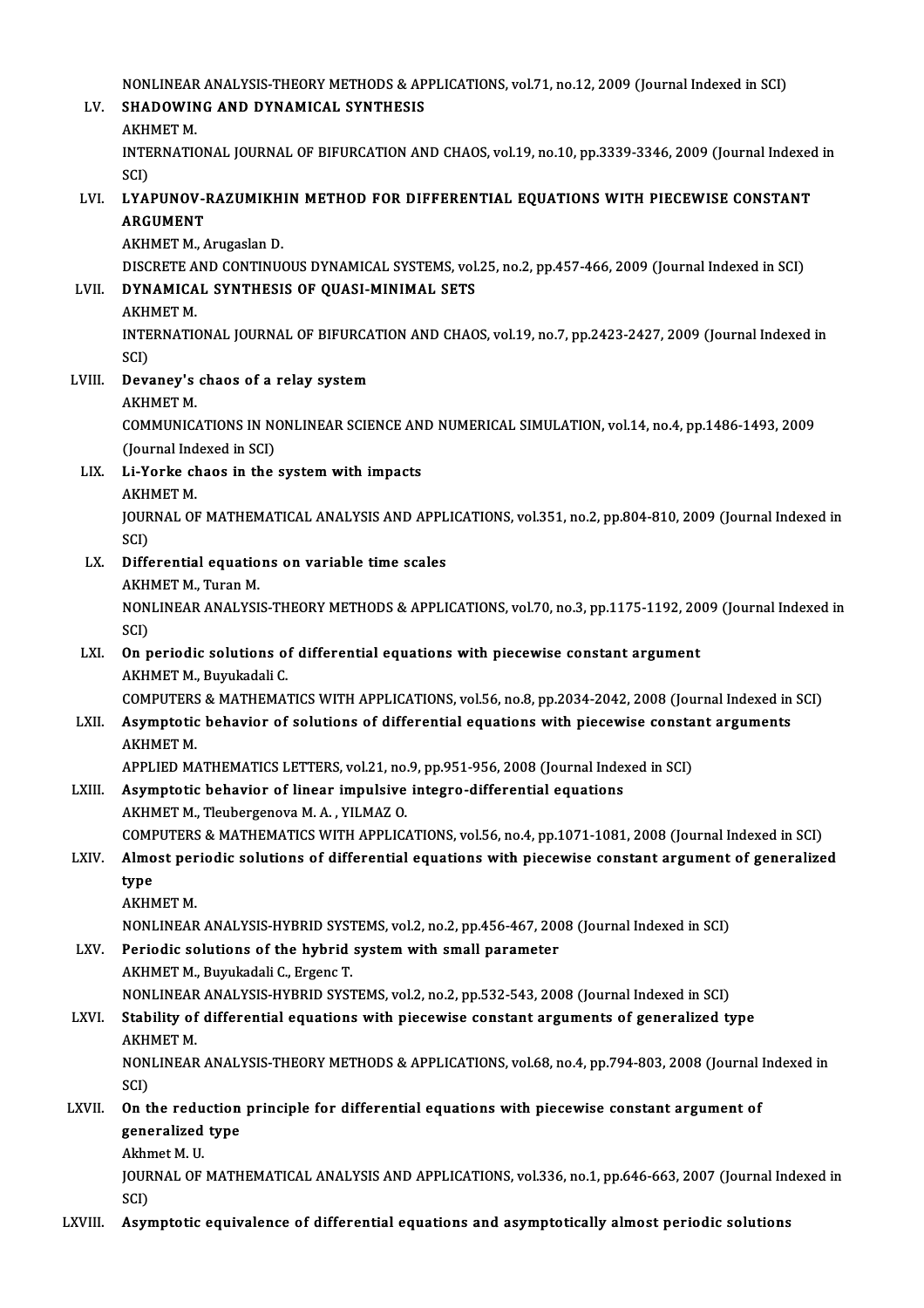Akhmet M.U., Tleubergenova M.A., Zafer A. Akhmet M. U. , Tleubergenova M. A. , Zafer A.<br>NONLINEAR ANALYSIS-THEORY METHODS & APPLICATIONS, vol.67, no.6, pp.1870-1877, 2007 (Journal Indexed in Akhr<br>NON<br>SCI)<br>Inter NONLINEAR ANALYSIS-THEORY METHODS & APPLICATIONS, vol.67, no.6, pp.1870-1877, 2007 (Journal Indexed<br>SCI)<br>Althmat M. II SCI)<br>I<mark>ntegral ma</mark>i<br>Akhmet M. U.<br>NONI INFAP Integral manifolds of differential equations with piecewise constant argument of generalized type<br>Akhmet M. U.<br>NONLINEAR ANALYSIS-THEORY METHODS & APPLICATIONS, vol.66, no.2, pp.367-383, 2007 (Journal Indexed in<br>SCD Akhmet M. U.<br>NONLINEAR ANALYSIS-THEORY METHODS & APPLICATIONS, vol.66, no.2, pp.367-383, 2007 (Journal Indexed in<br>SCI) NONLINEAR ANALYSIS-THEORY METHODS & APPLICATIONS, vol.66, no.2, p<br>SCI)<br>LXX. An impulsive ratio-dependent predator-prey system with diffusion<br>Althmat M. U. Bakkiagly M. Excape T. Tkashanka V. J. SCI)<br>An impulsive ratio-dependent predator-prey sy<br>Akhmet M. U. , Beklioglu M., Ergenc T., Tkachenko V. I.<br>NONI INFAR ANALYSIS REAL WORLD APPLICATIONS An impulsive ratio-dependent predator-prey system with diffusion<br>Akhmet M. U. , Beklioglu M., Ergenc T., Tkachenko V. I.<br>NONLINEAR ANALYSIS-REAL WORLD APPLICATIONS, vol.7, no.5, pp.1255-1267, 2006 (Journal Indexed in SCI)<br> Akhmet M. U. , Beklioglu M., Ergenc T., Tkachenko V. I.<br>NONLINEAR ANALYSIS-REAL WORLD APPLICATIONS, vol.7, no.5, pp.1255-1267, 2006 (Journ<br>LXXI. The differential equations on time scales through impulsive differential equa NONLINEAR ANALYSIS-<br>The differential equa<br>Akhmet M. U. , Turan M.<br>NONLINEAR ANALYSIS The differential equations on time scales through impulsive differential equations<br>Akhmet M. U. , Turan M.<br>NONLINEAR ANALYSIS-THEORY METHODS & APPLICATIONS, vol.65, no.11, pp.2043-2060, 2006 (Journal Indexed<br>in SCD Akhmet<br>NONLII<br>in SCI)<br>Perrer NONLINEAR ANALYSIS-THEORY METHODS & APPLICATIONS, vol.65, no.11, pp.2043-2060, 200<br>in SCI)<br>LXXII. Perron's theorem for linear impulsive differential equations with distributed delay in SCI)<br><mark>Perron's theorem for linear i</mark><br>Akhmet M. U. , Alzabut J., Zafer A.<br>JOUPMAL OF COMBUTATIONAL A Perron's theorem for linear impulsive differential equations with distributed delay<br>Akhmet M. U. , Alzabut J., Zafer A.<br>JOURNAL OF COMPUTATIONAL AND APPLIED MATHEMATICS, vol.193, no.1, pp.204-218, 2006 (Journal Indexed in<br> Akhr<br>JOUR<br>SCI)<br>Bou JOURNAL OF COMPUTATIONAL AND APPLIED MATHEMATICS, vol.193, no.1, pp.204-218, 200<br>SCI)<br>LXXIII. Boundary value problems for higher order linear impulsive differential equations<br>LIGUE O AVUMET M SCI)<br><mark>Boundary value p</mark>i<br>Ugur O., AKHMET M.<br>JOUPMAL OE MATHE JOURNAL OF MATHEMATICAL ANALYSIS AND APPLICATIONS, vol.319, no.1, pp.139-156, 2006 (Journal Indexed in SCI) Ugur O., AKHMET M. JOURNAL OF MATHEMATICAL ANALYSIS AND APPLICATIONS, vol.319, no.1, pp.139-156, 2006 (Journal Inde<br>SCI)<br>LXXIV. Control and optimal response problems for quasilinear impulsive integrodifferential equations<br>Althmat M. Kirano M SCI)<br>Control and optimal response problems for **(**<br>Akhmet M., Kirane M., Tleubergenova M., Weber G.<br>FUROPEAN JOURNAL OF OPERATIONAL RESEARCH Control and optimal response problems for quasilinear impulsive integrodifferential equations<br>Akhmet M., Kirane M., Tleubergenova M., Weber G.<br>EUROPEAN JOURNAL OF OPERATIONAL RESEARCH, vol.169, no.3, pp.1128-1147, 2006 (Jo Akhmet M., Kirane M., Tleubergenova M., Weber G.<br>EUROPEAN JOURNAL OF OPERATIONAL RESEARCH, vo<br>LXXV. The principles of B-smooth discontinuous flows EUROPEAN JOURNA<br>The principles of l<br>Akalin E., Akhmet M.<br>COMPUTERS & MATI The principles of B-smooth discontinuous flows<br>Akalin E., Akhmet M.<br>COMPUTERS & MATHEMATICS WITH APPLICATIONS, vol.49, pp.981-995, 2005 (Journal Indexed in SCI) Akalin E., Akhmet M.<br>COMPUTERS & MATHEMATICS WITH APPLICATIONS, vol.49, pp.981-995, 20<br>LXXVI. On the smoothness of solutions of impulsive autonomous systems COMPUTEF<br>**On the sm**<br>Akhmet M.<br>NONI INFA On the smoothness of solutions of impulsive autonomous systems<br>Akhmet M.<br>NONLINEAR ANALYSIS-THEORY METHODS & APPLICATIONS, vol.60, no.2, pp.311-324, 2005 (Journal Indexed in<br>SCD Akhr<br>NON<br>SCI)<br>Port NONLINEAR ANALYSIS-THEORY METHODS & APPLICATIONS, vol.60, no.2, pp.311-324, 2005 ()<br>SCI)<br>LXXVII. Perturbations and Hopf bifurcation of the planar discontinuous dynamical system<br>Althmat M SCI)<br>P<mark>erturbat</mark><br>Akhmet M.<br>NONI INFA Perturbations and Hopf bifurcation of the planar discontinuous dynamical system<br>Akhmet M.<br>NONLINEAR ANALYSIS-THEORY METHODS & APPLICATIONS, vol.60, no.1, pp.163-178, 2005 (Journal Indexed in<br>SCD Akhr<br>NON<br>SCI)<br>Evis NONLINEAR ANALYSIS-THEORY METHODS & APPLICATIONS, vol.60, no.1, pp.163-178, 2005 (Journal Index<br>SCI)<br>LXXVIII. Existence and stability of almost-periodic solutions of quasi-linear differential equations with<br>deviating argum SCI)<br>Existence and stabil<br>deviating argument<br>Akhmet M Existence<br>deviating<br>Akhmet M.<br>APPLIED M Akhmet M.<br>APPLIED MATHEMATICS LETTERS, vol.17, no.10, pp.1177-1181, 2004 (Journal Indexed in SCI)

## Akhmet M.<br>APPLIED MATHEMATICS LETTERS, vol.17, no.10, pp.1177-1181, 2004 (Journal Indexed in SCI)<br>LXXIX. Controllability of two-point nonlinear boundary-value problems by the numerical-analytic method<br>Akhmet M. Zafor A APPLIED MATHEMA<br>Controllability of<br>Akhmet M., Zafer A.<br>APPLIED MATHEMA Controllability of two-point nonlinear boundary-value problems by the numerical-analytic represent that the same of the state of the state of the school of the school of the school of the school of the school of the school

### Akhmet M., Zafer A.<br>APPLIED MATHEMATICS AND COMPUTATION, vol.151, no.3, pp.729-744, 2004 (Jon<br>LXXX. On the general problem of stability for impulsive differential equations<br>Althmet M APPLIED M<br>On the ge:<br>Akhmet M.<br>JOUPMAL G On the general problem of stability for impulsive differential equations<br>Akhmet M.<br>JOURNAL OF MATHEMATICAL ANALYSIS AND APPLICATIONS, vol.288, no.1, pp.182-196, 2003 (Journal Indexed in<br>SCD Akhr<br>JOUR<br>SCI)

# Articles Published in Other Journals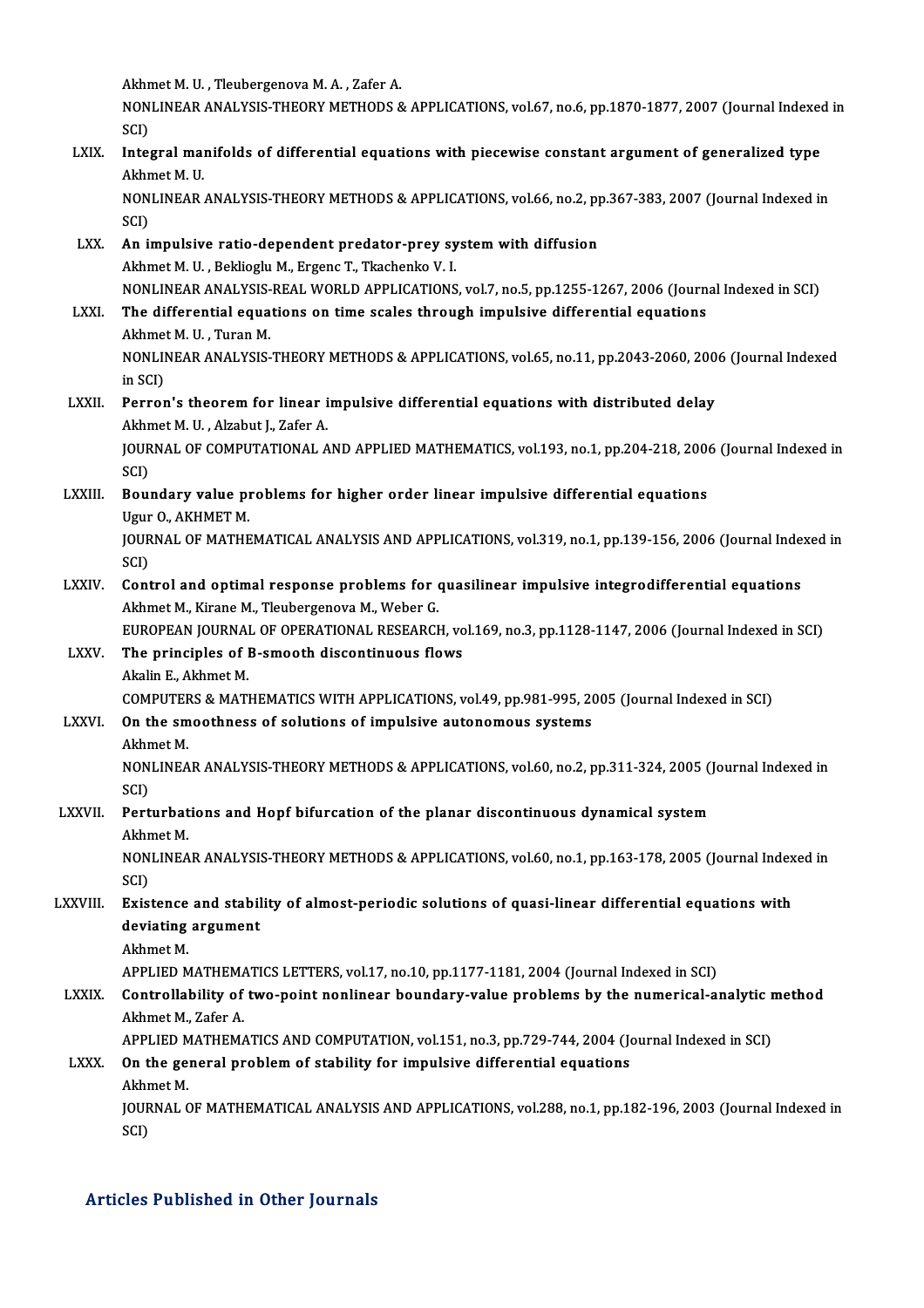- I. Modular Chaos for Random Processes<br>AKUMET M Modular Cl<br>AKHMET M.<br>Discontinuit
	-

Modular Chaos for Random Processes<br>AKHMET M.<br>Discontinuity, Nonlinearity, and Complexity, vol.11, no.2, pp.191-201, 2022 (Refereed Journals of Other<br>Institutione) AKHMET M.<br>Discontinuity<br>Institutions)<br>Unnredictal Discontinuity, Nonlinearity, and Complexity, vol.11, no.2, pp.191-201<br>Institutions)<br>II. Unpredictable Solutions of Impulsive Quasi-Linear Systems<br>AKUMET M. Tloubergeneur M. Nugayeus 7

# Institutions)<br>Unpredictable Solutions of Impulsive Q<br>AKHMET M., Tleubergenova M., Nugayeva Z.<br>Discontinuity Noplinearity and Complexity

Unpredictable Solutions of Impulsive Quasi-Linear Systems<br>AKHMET M., Tleubergenova M., Nugayeva Z.<br>Discontinuity, Nonlinearity, and Complexity, vol.11, no.1, pp.73-89, 2022 (Refereed Journals of Other Institutions)<br>Abstras

## AKHMET M., Tleubergenova M., Nugayeva Z.<br>Discontinuity, Nonlinearity, and Complexity,<br>III. Abstract Hyperbolic Chaos<br>AKHMET M. Discontinuit<br>**Abstract H**<br>AKHMET M.<br>Discontinuit

Abstract Hyperbolic Chaos<br>AKHMET M.<br>Discontinuity, Nonlinearity, and Complexity, vol.11, no.1, pp.133-138, 2022 (Refereed Journals of Other<br>Institutions) AKHMET M<br>Discontinuity<br>Institutions)<br>The Models Discontinuity, Nonlinearity, and Complexity,<br>Institutions)<br>IV. The Models with Impact Deformations

Institutions)<br><mark>The Models with Impa</mark><br>AKHMET M., AYSEGUL K.<br>The interdisciplinery jour The Models with Impact Deformations<br>AKHMET M., AYSEGUL K.<br>The interdisciplinary journal of Discontinuity, Nonlinearity and Complexity, vol.4, no.1, pp.49-78, 2015 (Refereed<br>Journals of Other Institutions) AKHMET M., AYSEGUL K.<br>The interdisciplinary journal of<br>Journals of Other Institutions)<br>On cheotic sunchronization

## The interdisciplinary journal of Discontinuity, Nonlinearity and Complexity, vol.4, no.1, pp.49-78<br>Journals of Other Institutions)<br>V. On chaotic synchronization via impulsive control and piecewise constant arguments<br>MOUAMA Journals of Other Institutions)<br>V. On chaotic synchronization via impulsive control and piecewise constant arguments<br>MOHAMAD S A., XINZHI L., AKHMET M. On chaotic synchronization via impulsive control and piecewise constant arguments<br>MOHAMAD S A., XINZHI L., AKHMET M.<br>Dynamics of Continuous, Discrete and Impulsive Systems Series B: Applications and Algorithms, vol.22, no.

MOHAMAD S A., XINZHI L., AKHMET M.<br>Dynamics of Continuous, Discrete and Impulsive Sy<br>67, 2015 (Refereed Journals of Other Institutions)<br>Permanance of nanautanomous ratio danand Dynamics of Continuous, Discrete and Impulsive Systems Series B: Applications and Algorithms, vol.22, no.1, p<br>67, 2015 (Refereed Journals of Other Institutions)<br>VI. Permanence of nonautonomous ratio dependent predator prey

# **67, 2015 (Refereed Journals of Ot**<br>Permanence of nonautonomou<br>argument of generalized type<br>AKUMET MAABUČASLAN CINCIN Permanence of nonautonomous ratio deper<br>argument of generalized type<br>AKHMET M., ARUĞASLAN ÇİNÇİN D., XIAOYAN L.<br>Dynamics of Continuous, Discrete and Impulsive

argument of generalized type<br>AKHMET M., ARUĞASLAN ÇİNÇİN D., XIAOYAN L.<br>Dynamics of Continuous, Discrete and Impulsive Systems Series A: Mathematical Analysis, vol.15, no.1, pp.37-51,<br>2008 (Pefereed Journals of Other Insti AKHMET M., ARUĞASLAN ÇİNÇİN D., XIAOYAN<br>Dynamics of Continuous, Discrete and Impulsiv<br>2008 (Refereed Journals of Other Institutions) 2008 (Refereed Journals of Other Institutions)<br>Books & Book Chapters

- ooks & Book Chapters<br>I. Domain Structured Dynamics: Unpredictability, chaos, randomness, fractals, differential equations<br>. and neural natworks and neural networks<br>and neural networks<br>Akhmat M Domain S<br>and neura<br>Akhmet M.<br>Institute of and neural networks<br>Akhmet M.<br>Institute of Physics Publishing (IOP) , Bristol, 2021<br>Dunamics with Chaes and Enastals
	-

Akhmet M.<br>Institute of Physics Publishing (IOP), B.<br>II. Dynamics with Chaos and Fractals Institute of<br>Dynamics<br>Akhmet M.<br>Springer J **Dynamics with Chaos and Fractals<br>Akhmet M.<br>Springer, London/Berlin, Basel, 2020** 

## Akhmet M.<br>Springer, London/Berlin , Basel, 2020<br>III. Almost Periodicity, Chaos, and Asymptotic Equivalence Springer, L<br>Almost Pe<br>Akhmet M.<br>Springer J Almost Periodicity, Chaos, and A:<br>Akhmet M.<br>Springer, London/Berlin , Zug, 2019<br>Pifurcation in Autonomous and N

### Akhmet M.<br>Springer, London/Berlin , Zug, 2019<br>IV. Bifurcation in Autonomous and Nonautonomous Differential Equations with Discontinuities Springer, London/Berlin , Zu<br>Bifurcation in Autonomou<br>Akhmet M., Kashkynbayev A.<br>Springer London/Berlin , Na Bifurcation in Autonomous and Nonau<br>Akhmet M., Kashkynbayev A.<br>Springer, London/Berlin , New-York, 2017<br>Eunstianal Differential Equations with Akhmet M., Kashkynbayev A.<br>Springer, London/Berlin , New-York, 2017<br>V. Functional Differential Equations with Piecewise Constant Argument.<br>Akhmet M.

Springer, London/Berlin, New-York, 2017

in: Regularity and Stochasticity of Nonlinear Dynamical Systems., Dimitri Volchenkov,Xavier Leoncini, Editor, Akhmet M.<br>in: Regularity and Stochasticity of Nonlinear Dyn<br>Springer, London/Berlin , Zug, pp.79-109, 2017<br>Creging in Impulsive Differential Equations

### VI. Grazing in Impulsive Differential Equations. Springer, London/Ber<br>Grazing in Impulsive<br>Akhmet M., Kivilcim A.<br>in: Pecularity and Stac

Grazing in Impulsive Differential Equations.<br>Akhmet M., Kivilcim A.<br>in: Regularity and Stochasticity of Nonlinear Dynamical Systems, Dimitri Volchenkov,Xavier Leoncini, Editor,<br>Springer, London (Berlin, Zug np.111,150,2017 Akhmet M., Kivilcim A.<br>in: Regularity and Stochasticity of Nonlinear Dyna<br>Springer, London/Berlin , Zug, pp.111-159, 2017<br>Boplisation of shaos in nouvel naturalis, ass Springer, London/Berlin, Zug, pp.111-159, 2017

VII. Replication of chaos in neural networks, economics and physics<br>Akhmet M., Fen M. O.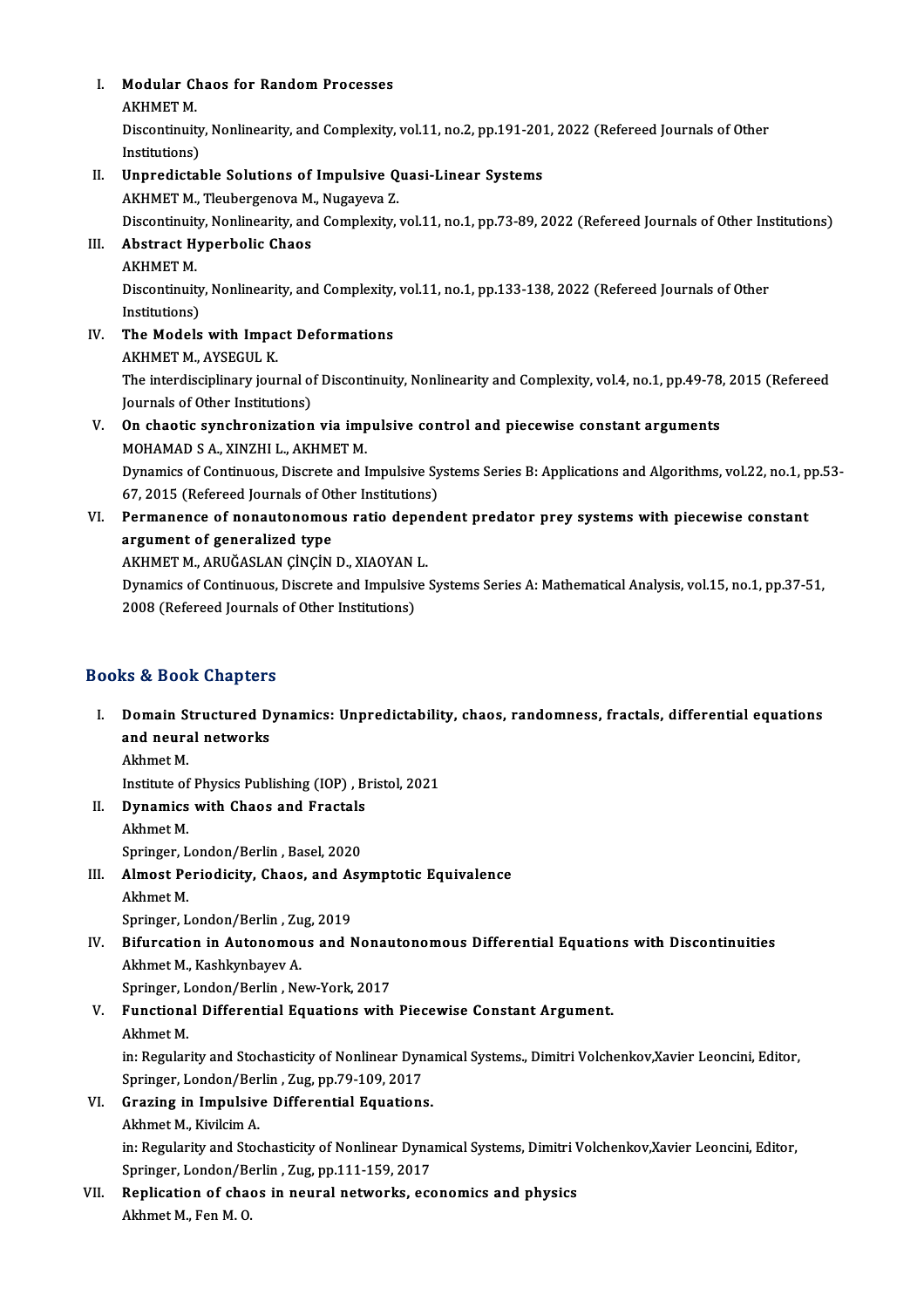Springer, London/Berlin, Heidelberg, 2016

Springer, London/Berlin , Heidelberg, 2016<br>VIII. Input-Output Mechanism of the Discrete Chaos Extension Springer, London/Be<br>I<mark>nput-Output Mech</mark><br>Akhmet M., Fen M. O.<br>in: Compley mations Input-Output Mechanism of the Discrete Chaos Extension<br>Akhmet M., Fen M. O.<br>in: Complex motions and chaos in nonlinear systems. , Valentin Afraimovich,José António Tenreiro<br>Mechade lischang Zhang Editor Springer, London (B Akhmet M., Fen M. O.<br>in: Complex motions and chaos in nonlinear systems. , Valentin Afraimovich,José Ar<br>Machado,Jiazhong Zhang, Editor, Springer, London/Berlin , Zug, pp.203-233, 2016<br>The Solution of the Second Boskin Conj IX. The Solution of the Second Peskin Conjecture and Developments Machado, Jiazhong Zhang, Editor, Springer, London/Berlin, Zug, pp.203-233, 2016 The Solution of the Second Peskin Conjecture and Developments<br>Akhmet M.<br>in: Mathematical Modeling and Applications in Nonlinear Dynamics, Albert C.J. Luo,Hüseyin Merdan, Editor,<br>Springer, London (Berlin, Zug pp.1.46-2016) Akhmet M.<br>in: Mathematical Modeling and Applications in<br>Springer, London/Berlin , Zug, pp.1-46, 2016<br>Nouvel Networks with Dissentinuous (Im in: Mathematical Modeling and Applications in Nonlinear Dynami<br>Springer, London/Berlin , Zug, pp.1-46, 2016<br>X. Neural Networks with Discontinuous/Impact Activations<br>Althmat M. Vilmar E Springer, London/Be<br>Neural Networks<br>Akhmet M., Yilmaz E.<br>Springer, London/Be Neural Networks with Discontinuous/<br>Akhmet M., Yilmaz E.<br>Springer, London/Berlin , New-York, 2013<br>Neplineer bybrid sentinuous/discrete

- Akhmet M., Yilmaz E.<br>Springer, London/Berlin , New-York, 2013<br>XI. Nonlinear hybrid continuous/discrete-time models Springer, L<br>Nonlinear<br>Akhmet M.<br>Atlantis Pu **Nonlinear hybrid continuous<br>Akhmet M.<br>Atlantic Publishing , Paris, 2011** Akhmet M.<br>Atlantic Publishing , Paris, 2011<br>XII. Principles of discontinuous dynamical systems.
- Atlantic Publishing , Paris, 2011<br>Principles of discontinuous dynamical<br>Akhmet M.<br>Springer, London/Berlin , New-York, 2010 Principles of discontinuous dynamical<br>Akhmet M.<br>Springer, London/Berlin , New-York, 2010

# springer, London/Berlin , New-York, 2010<br>Refereed Congress / Symposium Publications in Proceedings

- efereed Congress / Symposiur<br>I. Mapping Fatou-Julia Iterations<br>AKUMET M. For M. O. Algially E. M I. Mapping Fatou-Julia Iterations<br>AKHMET M., Fen M. O., Alejaily E. M. 10th International Conference on Information Management and Engineering (ICIME), Manchester, United AKHMET M., Fen M. O. , Alejaily E. M.<br>10th International Conference on Information<br>Kingdom, 22 - 24 September 2018, pp.64-67<br>Exponential stability of poriodia solutio 10th International Conference on Information Management and Engineering (ICIME), Manchester, United<br>Kingdom, 22 - 24 September 2018, pp.64-67<br>II. Exponential stability of periodic solutions of recurrent neural networks wit
- Kingdom, 22 24 September 2018, p<br>Exponential stability of periodic<br>on piecewise constant argument<br>AKUMET M. ABUČASLAN CINCIN D Exponential stability of periodic solution<br>on piecewise constant argument<br>AKHMET M., ARUĞASLAN ÇİNÇİN D., Cengiz N.<br>International Conference on Pure and Annlied on piecewise constant argument<br>AKHMET M., ARUĞASLAN ÇİNÇİN D., Cengiz N.<br>International Conference on Pure and Applied Mathematics (ICPAM 2015), 25 - 28 August 2015<br>EXTENSION OF CHAOS CONTROL AND APPLICATIONS AKHMET M., ARUĞASLAN ÇİNÇİN D., Cengiz N.<br>International Conference on Pure and Applied Mathematics (<br>III. EXTENSION OF CHAOS CONTROL AND APPLICATIONS
- Internationa<br>EXTENSION<br>AKHMET M.<br>Internationa

III. EXTENSION OF CHAOS CONTROL AND APPLICATIONS<br>AKHMET M.<br>International Conference on Pure and Applied Mathematics (ICPAM 2015), 25 - 28 August 2015

AKHMET M.<br>International Conference on Pure and Applied Mathema<br>IV. Attraction of Li Yorke chaos by retarded SICNNs International Conference on l<br>Attraction of Li Yorke cha<br>AKHMET M., Mehmet Onur F.<br>The Seventh International Co

Attraction of Li Yorke chaos by retarded SICNNs<br>AKHMET M., Mehmet Onur F.<br>The Seventh International Conference on Dynamic Systems and Applications & Fifth International Conference on<br>Naural Parallel and Scientific Computat AKHMET M., Mehmet Onur F.<br>The Seventh International Conference on Dynamic Systems and Applications & Fifth International<br>Neural, Parallel, and Scientific Computations, Atlanta, United States Of America, 27 - 30 May 2015<br>In The Seventh International Conference on Dynamic Systems and A<br>Neural, Parallel, and Scientific Computations, Atlanta, United States<br>V. Input-Output Mechanism of the Discrete Chaos Extension<br>AVUMET M. For M. O.

Neural, Parallel, and Scientific Computations, Atlanta, United States Of America, 27 - 30 May 2015<br>V. Input-Output Mechanism of the Discrete Chaos Extension<br>AKHMET M., Fen M. O.

Input-Output Mechanism of the Discrete Chaos Extension<br>AKHMET M., Fen M. O.<br>5th International Conference on Nonlinear Science and Complexity (NSC), Xian, China, 4 - 09 August 2014, vol.15,<br>nn 202 222 AKHMET M.,<br>5th Internati<br>pp.203-233<br>An anticina Sth International Conference on Nonlinear Science an<br>pp.203-233<br>VI. An anticipatory extension of Malthusian model<br>AVUMET M. ÖVTEM H.A. Bisk S. W. WEBER C. W.

pp.203-233<br>An anticipatory extension of Malthusian mode<br>AKHMET M., ÖKTEM H. A. , Pickl S. W. , WEBER G. W.<br>7th International Conference on Computing Anticine 7th International Conference on Computing Anticipatory Systems (CASYS 05), Liege, Belgium, 8 - 13 August 2005,<br>vol.839, pp.260-262 AKHMET M., ÖKTEM H. A., Pickl S. W., WEBER G. W.

### Supported Projects

Supported Projects<br>AKHMET M., Project Supported by Higher Education Institutions, FONKSİYONEL DİFERANSİYEL DENKLEMLERİN<br>KAQLİT GÖZÜMLERİ 2017, 2017 Supported Trojects<br>AKHMET M., Project Supported by<br>KAOLİT ÇÖZÜMLERİ, 2017 - 2017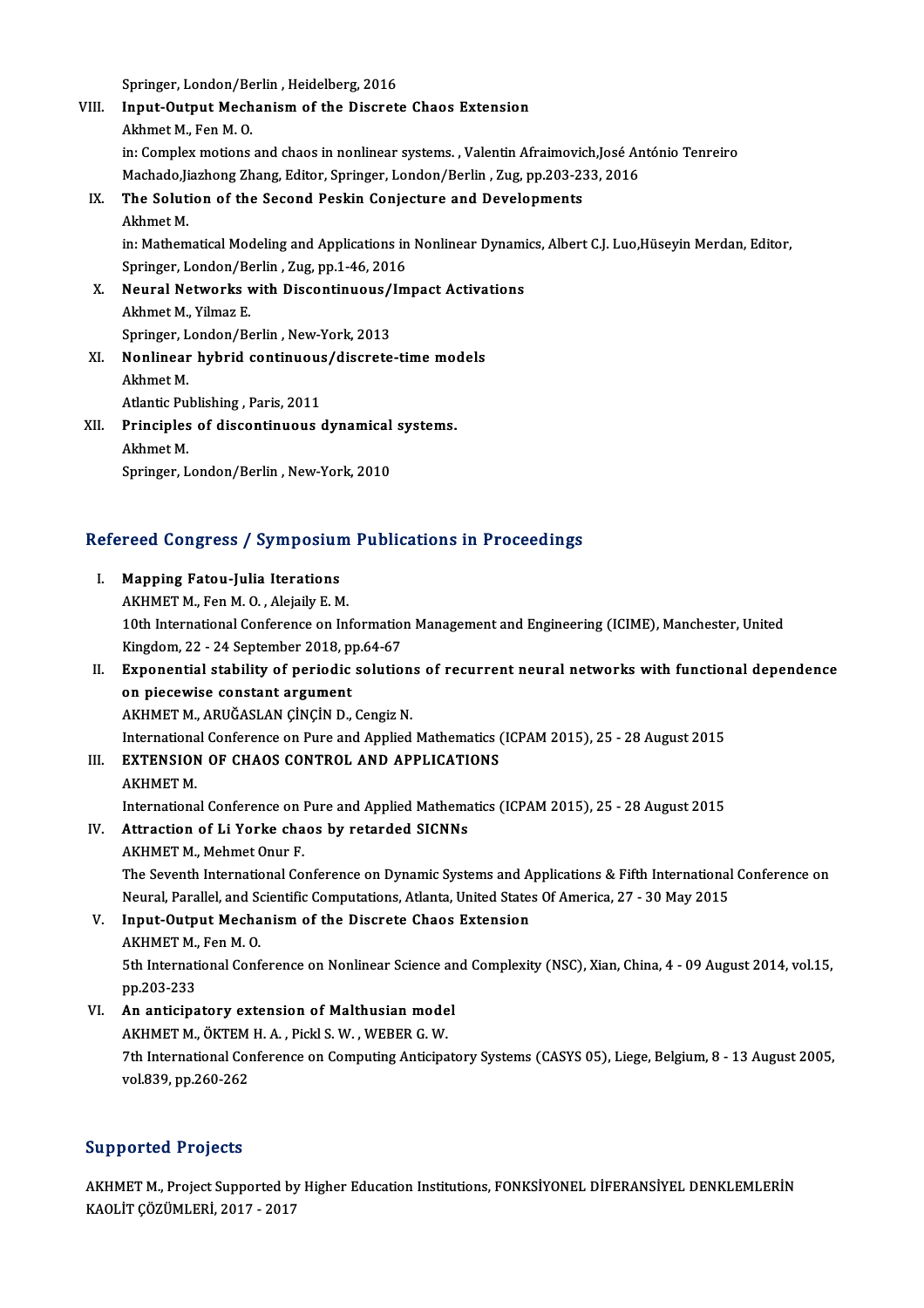AKHMET M., Project Supported by Higher Education Institutions, KISMİ DİFERANSİYEL DENKLEMLERİN KAOLİT<br>GÖZÜMLERİ VE UYÇULAMALARL 2017, 2017 AKHMET M., Project Supported by Higher Educ<br>ÇÖZÜMLERİ VE UYGULAMALARI, 2017 - 2017<br>AKHMET M. Project Supported by Higher Educ AKHMET M., Project Supported by Higher Education Institutions, KISMİ DİFERANSİYEL DENKLEMLERİN KAOLİT<br>ÇÖZÜMLERİ VE UYGULAMALARI, 2017 - 2017<br>AKHMET M., Project Supported by Higher Education Institutions, Monotone Discontin ÇÖZÜMLERİ VE UYGULAMALARI, 2017 - 2017<br>AKHMET M., Project Supported by Higher Education Institutions, Monotone Discontinuous Dynamical Systems And<br>Applications. 2012 - 2012 AKHMET M., Project Supported by Higher Education Institutions, Monotone Discontinuous Dynamical Systems And<br>Applications, 2012 - 2012<br>AKHMET M., Project Supported by Higher Education Institutions, Düzensizlikler Yardımıyla Applications, 2012 - 2012<br>AKHMET M., Project Supported by Higher Education In<br>Denklemlerde Kaos Üretimi Ve Kontrolü, 2010 - 2012<br>AKHMET M. Project Supported by Higher Education In AKHMET M., Project Supported by Higher Education Institutions, Düzensizlikler Yardımıyla Adi Ve Kısmi Diferansi<br>Denklemlerde Kaos Üretimi Ve Kontrolü, 2010 - 2012<br>AKHMET M., Project Supported by Higher Education Institutio AKHMET M., Project Supported by Higher Education Institutions, Sinir Ağlarının Kompleks Dinamiği, 2008 - 2008<br>Activities in Scientific Journals

Activities in Scientific Journals<br>Applied Mathematics and Nonlinear Sciences, Committee Member, 2017 - Continues<br>Discontinuity Nonlinearity and Complexity, Committee Member, 2015, Continues Replied Mathematics and Nonlinear Sciences, Committee Member, 2017 - Continue<br>Discontinuity, Nonlinearity and Complexity., Committee Member, 2015 - Continues<br>Discrete and Impulsive Systems, Series A. Committee Member, 2005 Applied Mathematics and Nonlinear Sciences, Committee Member, 2017 - Contin<br>Discontinuity, Nonlinearity and Complexity., Committee Member, 2015 - Continue<br>Discrete and Impulsive Systems, Series A, Committee Member, 2005 - Discrete and Impulsive Systems, Series A, Committee Member, 2005 - Continues<br>Scientific Refereeing

NONLINEARANALYSIS-THEORYMETHODS&APPLICATIONS,SCI Journal, January2017 DOCONCINES NOTOTOONS<br>NONLINEAR ANALYSIS-THEORY METHODS & APPLICATIONS, SCI Journal, January 2017<br>TURKISH JOURNAL OF MATHEMATICS, National Scientific Refreed Journal, January 2016<br>NEUROCOMPUTING, SCI Journal January 2015 NONLINEAR ANALYSIS-THEORY METHODS & A<br>TURKISH JOURNAL OF MATHEMATICS, Nationa<br>NEUROCOMPUTING, SCI Journal, January 2015<br>DYNAMICS OF CONTINUOUS DISCRETE AND IM TURKISH JOURNAL OF MATHEMATICS, National Scientific Refreed Journal, January 2016<br>NEUROCOMPUTING, SCI Journal, January 2015<br>DYNAMICS OF CONTINUOUS DISCRETE AND IMPULSIVE SYSTEMS-SERIES B-APPLICATIONS, SCI Journal, January NEUROCOMPUTING, SCI Journal, January 2015<br>DYNAMICS OF CONTINUOUS DISCRETE AND IMP<br>NEURAL NETWORKS, SCI Journal, January 2012<br>NONI INEAP ANALYSIS UVPRID SYSTEMS, SCLIO NEURAL NETWORKS, SCI Journal, January 2012<br>NONLINEAR ANALYSIS-HYBRID SYSTEMS, SCI Journal, January 2012 NEURAL NETWORKS, SCI Journal, January 2012<br>NONLINEAR ANALYSIS-HYBRID SYSTEMS, SCI Journal, January 2012<br>Communications in Nonlinear Sciences and Numerical Simulations, Other Indexed Journal, January 2011<br>NONLINEAR ANALYSIS NONLINEAR ANALYSIS-HYBRID SYSTEMS, SCI Journal, January 2012<br>Communications in Nonlinear Sciences and Numerical Simulations, Other Indexed<br>NONLINEAR ANALYSIS-REAL WORLD APPLICATIONS, SCI Journal, January 2010<br>COMPUTERS & M Communications in Nonlinear Sciences and Numerical Simulations, Other Indexent<br>NONLINEAR ANALYSIS-REAL WORLD APPLICATIONS, SCI Journal, January 2010<br>COMPUTERS & MATHEMATICS WITH APPLICATIONS, SCI Journal, January 2010<br>Jour NONLINEAR ANALYSIS-REAL WORLD APPLICATIONS, SCI Journal, January 2010<br>COMPUTERS & MATHEMATICS WITH APPLICATIONS, SCI Journal, January 2010<br>Journal of Mathematical Analysis and Applications, Other Indexed Journal, January 2 COMPUTERS & MATHEMATICS WITH APPLICATIONS, SCI Journal, January<br>Journal of Mathematical Analysis and Applications, Other Indexed Journal<br>APPLIED MATHEMATICS LETTERS, Other Indexed Journal, January 2007 APPLIED MATHEMATICS LETTERS, Other Indexed Journal, January 2007<br>Tasks In Event Organizations

Tasks In Event Organizations<br>Akhmet M., 3rd of International Conference on Neurology and Brain Disorders, Scientific Congress, Paris, France,<br>Hagiran 2019 Haziran<br>Akhmet M., 3rd<br>Haziran 2019<br>Akhmet M. 3rd Akhmet M., 3rd International Conference on Frontiers of Image Processing, Scientific Congress, Florence, Italy, Mart<br>2019 Haziran 2019 Akhmet M., 3rd International Conference on Frontiers of Image Processing, Scientific Congress, Florence, Italy, Mart<br>2019<br>Akhmet M., 5th Edition of International Conference on Knowledge and Software Engineering, Scientific 2019<br>Akhmet M., 5th Edition of In<br>Czech Republic, Mart 2019<br>Akhmet M., 6th Internations Akhmet M., 5th Edition of International Conference on Knowledge and Software Engineering, Scientific Congress, Prah<br>Czech Republic, Mart 2019<br>Akhmet M., 6th International Conference on Mathematics and Information Sciences, Czech Republic, Mart 2019<br>Akhmet M., 6th International Conference on Mathematics and Information Sciences, Scientific Congress, Sawhaj, Egypt,<br>Subat 2019 Akhmet M., 6th International Conference on Mathematics and Information Sciences, Scientific Congress, Sawh<br>Şubat 2019<br>Akhmet M., 10th International Conference on Information Management and Engineering, Scientific Congress, Subat 2019<br>Akhmet M., 10th International Conference<br>Manchester, United Kingdom, Eylül 2018<br>Akhmet M. International Conference on N Akhmet M., 10th International Conference on Information Management and Engineering, Scientific Congress,<br>Manchester, United Kingdom, Eylül 2018<br>Akhmet M., International Conference on Neurology and Brain Disorders, Scientif Manchester, United K<br>Akhmet M., Internatio<br>Kingdom, Eylül 2018<br>Akhmet M., 2nd of Int Akhmet M., International Conference on Neurology and Brain Disorders, Scientific Congress, Manchester, United<br>Kingdom, Eylül 2018<br>Akhmet M., 2nd of International Conference on Neurology and Brain Disorders, Scientific Cong Kingdom, Eylül 2018<br>Akhmet M., 2nd of International Conference on Neurology and Brain Disorders, Scientific Congress, Rome, Italy, Haziran<br>2018 Akhmet M., 2nd of International Conference on Neurology and Brain Disorders, Scientific Congress, Rome, Italy, Hazira<br>2018<br>Akhmet M., 2nd International Conference on Frontiers of Image Processing, Scientific Congress, Barc 2018<br>Akhm<br>2018<br>Akhm Akhmet M., 2nd International Conference on Frontiers of Image Processing, Scientific Congress, Barcelona, Spain, Mart<br>2018<br>Akhmet M., 7th International Conference on Mathematics and Information Sciences, Scientific Congres 2018<br>Akhmet M., 7th International Conference on Mathematics and Information Sciences, Scientific Congress, Sawhaj, Egypt,<br>Subat 2018